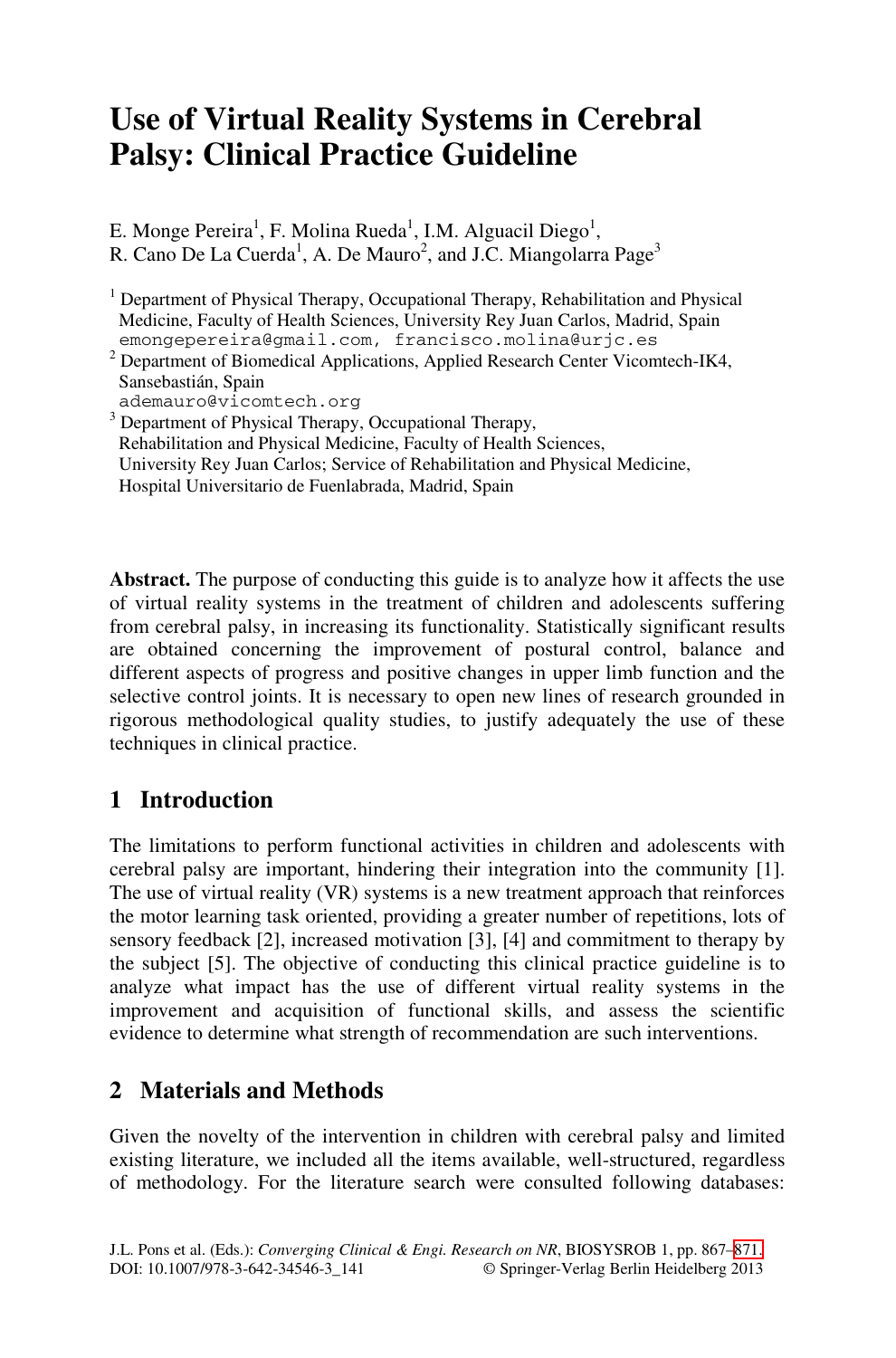Pubmed (Medline), PEDro, EMBASE (OVID-Elsevier), Cochrane Library, Medline (OVID), CINAHL, ISI Web Knowledge. Criteria were established for inclusion of studies based on:

- *a. Type of study:* well-structured and defined methodology.
- *b. Participants:* children and / or adolescents aged 4 to 18 years with cerebral palsy, regardless of motor diagnosis and level of involvement*.*
- *c. Intervention:* consisting of the isolated use of VR systems for training of functional skills, or inclusion of a VR system to supplement other intervention or system, assessing the performance improvement by the combined application.
- *d. Outcome measures:* validated. Motor function standarized tools, gait characteristics and static balance, joint range, muscle strength, imaging techniques, etc..

Methodological quality, the level of scientific evidence and the strength of recommendations were assessed with the following tools: "Critical Review Form - Quantitative Studies and the Guidelines for Critical Review Form - Quantitative Studies" [6] and "U.S. Preventive Services Task Force "[7], as described in Table 1.

We extracted data in a standardized manner for each of the tests: sample size, age, sex, motor diagnosis, level of involvement (GMFCS), intensity of intervention, co-interventions, VR system used, outcome measures used, main results obtained.

|                               | 72 P.F<br>study       | evidence level<br>and strength of | $\mathbf{I}$   | $\overline{2}$ | 3            | $\overline{\mathbf{4}}$ | 5            | 6            | $7\phantom{.0}$ | 8              | $\boldsymbol{9}$ | 10               | 11           | 12             | 13           | 14           | 15           | <b>Total</b> |
|-------------------------------|-----------------------|-----------------------------------|----------------|----------------|--------------|-------------------------|--------------|--------------|-----------------|----------------|------------------|------------------|--------------|----------------|--------------|--------------|--------------|--------------|
|                               |                       | recommendations<br>(USPSTF).      |                |                |              |                         |              |              |                 |                |                  |                  |              |                |              |              |              |              |
| <b>Reid. 2002</b>             | Randomized            | I/A                               | 1              | ı              | 1            | $\mathbf{1}$            | $\mathbf{1}$ | $\mathbf{I}$ | $\mathbf{1}$    | $\mathbf{1}$   | $\theta$         | $\theta$         | $\theta$     | $\Omega$       | $\mathbf{1}$ | $\theta$     | 1            | 10           |
|                               | control trial         |                                   |                |                |              |                         |              |              |                 |                |                  |                  |              |                |              |              |              |              |
| Reid et al.                   | Randomized            | I/A                               | 1              | 1              | 1            | $\mathbf{1}$            | $\mathbf{1}$ | $\mathbf{I}$ | $\mathbf{1}$    | $\mathbf{1}$   | $\theta$         | $\theta$         | 1            | 1              | $\mathbf{I}$ | $\theta$     | 1            | 12           |
| 2006<br><b>Bryanton</b>       | control trial<br>Not  | $II-1/A$                          | $\mathbf{I}$   | $\mathbf{I}$   | $\mathbf{I}$ | $\mathbf{I}$            | $\mathbf{I}$ | $\mathbf{I}$ | $\mathbf{1}$    | $\mathbf{1}$   | $\mathbf{I}$     | $\mathbf{I}$     | $\mathbf{I}$ | $\mathbf{I}$   | $\mathbf{I}$ | $\theta$     | $\mathbf{I}$ | 14           |
| et al. 2006                   | randomized            |                                   |                |                |              |                         |              |              |                 |                |                  |                  |              |                |              |              |              |              |
|                               | control trial         |                                   |                |                |              |                         |              |              |                 |                |                  |                  |              |                |              |              |              |              |
| <b>Reid. 2002</b>             | Single                | $II-3/B$                          | $\mathbf{1}$   | $\mathbf{I}$   | $\mathbf{1}$ | $\mathbf{1}$            | $\mathbf{1}$ | $\mathbf{1}$ | $\mathbf{1}$    | $\mathbf{1}$   | $\mathbf{1}$     | $\mathbf{1}$     | $\bf{0}$     | $\bf{0}$       | $\mathbf{1}$ | $\bf{0}$     | $\mathbf{1}$ | 12           |
|                               | subject               |                                   |                |                |              |                         |              |              |                 |                |                  |                  |              |                |              |              |              |              |
|                               | design.               |                                   |                |                |              |                         |              |              |                 |                |                  |                  |              |                |              |              |              |              |
| <b>Yu-Ping</b>                | Single                | $II-3/B$                          | $\mathbf{1}$   | $\mathbf{1}$   | $\mathbf{1}$ | $\overline{0}$          | $\mathbf{1}$ | $\mathbf{I}$ | $\mathbf{1}$    | $\mathbf{1}$   | $\overline{0}$   | $\mathbf{1}$     | $\theta$     | $\overline{0}$ | $\mathbf{1}$ | $\bf{0}$     | $\mathbf{1}$ | 10           |
| Chen et<br>al. 2007           | subject               |                                   |                |                |              |                         |              |              |                 |                |                  |                  |              |                |              |              |              |              |
| Kott et al.                   | design.<br>Single     | $II-3B$                           | $\mathbf{1}$   | 1              | $\mathbf{1}$ | $\mathbf{1}$            | $\mathbf{1}$ | $\mathbf{1}$ | $\mathbf{1}$    | 1              | $\mathbf{1}$     | $\theta$         | 1            | 1              | $\mathbf{1}$ | $\theta$     | $\mathbf{1}$ | 13           |
| 2009                          | subject               |                                   |                |                |              |                         |              |              |                 |                |                  |                  |              |                |              |              |              |              |
|                               | design.               |                                   |                |                |              |                         |              |              |                 |                |                  |                  |              |                |              |              |              |              |
| Ching-                        | Single                | $II-3/B$                          | $\mathbf{1}$   | 1              | $\mathbf{I}$ | $\theta$                | $\mathbf{1}$ | $\mathbf{I}$ | $\theta$        | $\overline{1}$ | $\theta$         | $\theta$         | 1            | I.             | $\mathbf{1}$ | $\Omega$     | $\mathbf{1}$ | 10           |
| <b>Hsiang</b>                 | subject               |                                   |                |                |              |                         |              |              |                 |                |                  |                  |              |                |              |              |              |              |
| Shih et al.                   | design.               |                                   |                |                |              |                         |              |              |                 |                |                  |                  |              |                |              |              |              |              |
| 2010                          |                       |                                   |                |                |              |                         |              |              |                 |                |                  |                  |              |                |              |              |              |              |
| <b>Golomb</b> et              | Single                | $II-3/B$                          | $\overline{1}$ | $\mathbf{1}$   | $\mathbf{1}$ | $\overline{0}$          | $\mathbf{1}$ | $\mathbf{1}$ | $\mathbf{1}$    | $\mathbf{1}$   | $\mathbf{1}$     | $\mathbf{1}$     | $\mathbf{1}$ | $\mathbf{1}$   | $\mathbf{1}$ | $\mathbf{1}$ | $\mathbf{1}$ | 14           |
| al. 2010                      | subject<br>design.    |                                   |                |                |              |                         |              |              |                 |                |                  |                  |              |                |              |              |              |              |
| <b>Fluet</b> et               | Single                | $II-3/B$                          | $\mathbf{I}$   | 1              | $\mathbf{I}$ | $\boldsymbol{0}$        | $\mathbf{1}$ | $\mathbf{I}$ | $\mathbf{1}$    | $\mathbf{1}$   | $\theta$         | $\theta$         | $\mathbf{I}$ | 1              | $\mathbf{1}$ | $\theta$     | $\mathbf{I}$ | 11           |
| al. 2010                      | subject               |                                   |                |                |              |                         |              |              |                 |                |                  |                  |              |                |              |              |              |              |
|                               | design.               |                                   |                |                |              |                         |              |              |                 |                |                  |                  |              |                |              |              |              |              |
| <b>Sandlund</b>               | Single                | $II-3/B$                          | 1              | 1              | $\mathbf{I}$ | $\mathbf{1}$            | $\mathbf{1}$ | $\mathbf{I}$ | $\mathbf{1}$    | $\mathbf{1}$   | $\mathbf{1}$     | $\mathbf{1}$     | 1            | 1              | $\mathbf{1}$ | $\mathbf{I}$ | 1            | 15           |
| et al. 2011                   | subject               |                                   |                |                |              |                         |              |              |                 |                |                  |                  |              |                |              |              |              |              |
|                               | design.               |                                   |                |                |              |                         |              |              |                 |                |                  |                  |              |                |              |              |              |              |
| <b>Brien</b> et               | Single                | $II-3/B$                          | $\mathbf{1}$   | $\mathbf{1}$   | $\mathbf{1}$ | $\mathbf{1}$            | $\mathbf{1}$ | $\mathbf{I}$ | $\mathbf{1}$    | $\mathbf{1}$   | $\overline{0}$   | $\theta$         | $\mathbf{I}$ | $\mathbf{I}$   | $\mathbf{1}$ | $\theta$     | $\mathbf{1}$ | 12           |
| al. 2011                      | subject               |                                   |                |                |              |                         |              |              |                 |                |                  |                  |              |                |              |              |              |              |
| <b>Sung H</b>                 | design.<br>Case study | <b>III/C</b>                      | $\mathbf{1}$   | 1              | $\mathbf{1}$ | $\overline{0}$          | $\mathbf{1}$ | $\mathbf{I}$ | $\mathbf{1}$    | $\mathbf{1}$   | $\mathbf{1}$     | $\mathbf{1}$     | 1            | $\mathbf{1}$   | $\mathbf{1}$ | $\bf{0}$     | $\mathbf{1}$ | 13           |
| You et al.                    |                       |                                   |                |                |              |                         |              |              |                 |                |                  |                  |              |                |              |              |              |              |
| 2005                          |                       |                                   |                |                |              |                         |              |              |                 |                |                  |                  |              |                |              |              |              |              |
| <b>Deutsch</b>                | Case study            | $\rm III/C$                       | $\mathbf{1}$   | 1              | $\mathbf{1}$ | $\mathbf{1}$            | $\mathbf{1}$ | $\mathbf{1}$ | $\mathbf{1}$    | $\mathbf{1}$   | $\Omega$         | $\Omega$         | $\theta$     | $\Omega$       | $\mathbf{1}$ | $\Omega$     | $\mathbf{1}$ | 10           |
| et al.,<br>2008               |                       |                                   |                |                |              |                         |              |              |                 |                |                  |                  |              |                |              |              |              |              |
| <b>Cikajlo</b> et<br>al. 2010 | Case study            | III/C                             | 1              | 1              | 1            | 1                       | $\mathbf{1}$ | $\mathbf{I}$ | $\mathbf{1}$    | $\mathbf{1}$   | 1                | $\boldsymbol{0}$ | 1            | 1              | $\mathbf{1}$ | $\bf{0}$     | 1            | 13           |

**Table 1** Methodological Quality Level of evidence and Strength of Recommendation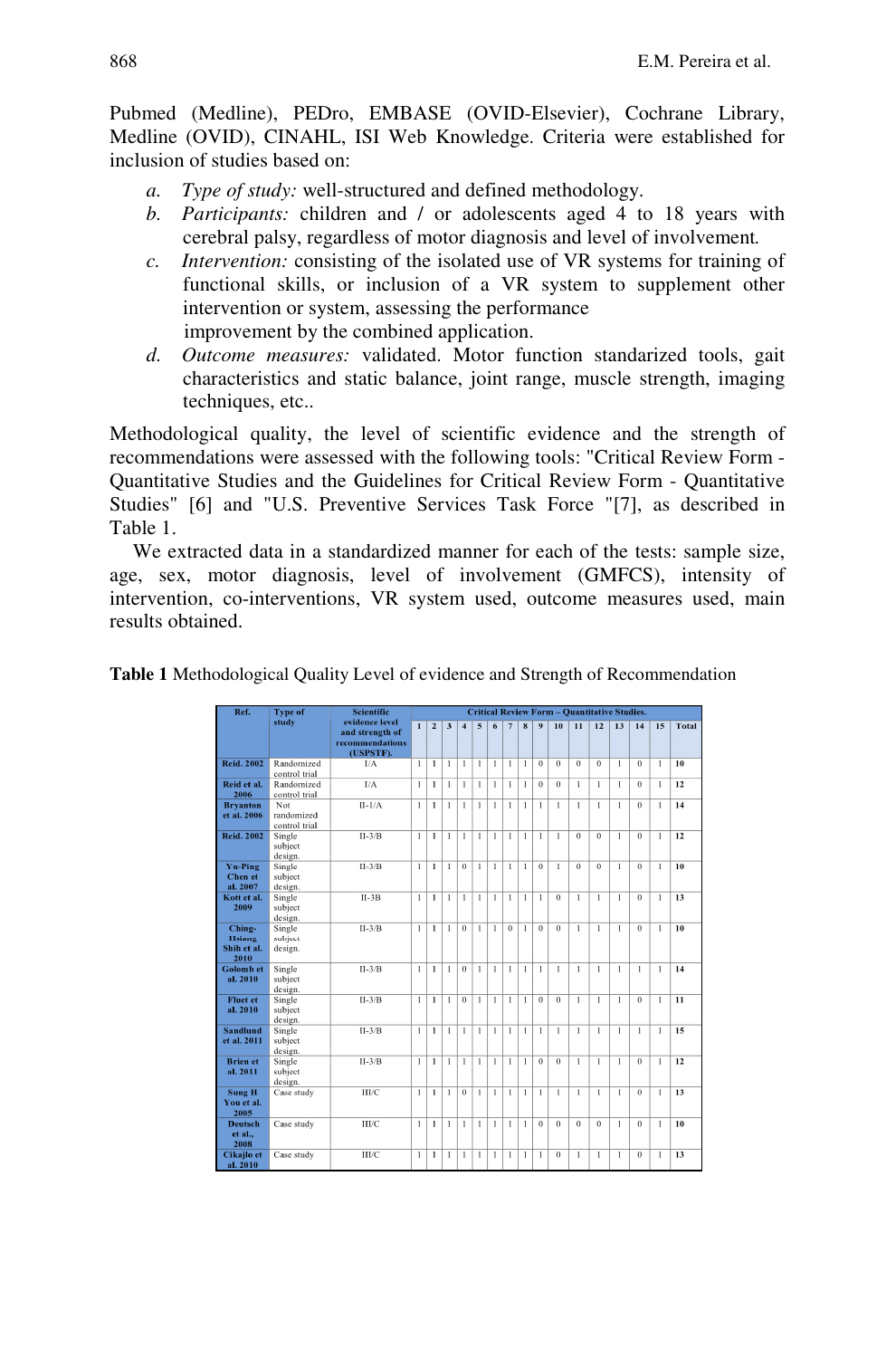# **3 Results**

Only included 14 trials of 35, because the others did not satisfy the criteria for inclusion.

101 participants were recruited with any involvement topographic about the quality of tone were: 70 spastic, 1 diskinetic, 1 ataxic, hypotonic 10, 1 coreoatetosico and 12 without data, the age ranged from 4 to 18 years, the sex was distributed in 57 men / 34 women, and the level of involvement for the GMFCS ranged from I to V.

The main VR systems used were: IREX, Mandala Gesture Xtreme, PlayStation 2 (Eye Toy), Wii.

The variables studied under the condition of virtual reality were:

- 4 studies: postural control and balance in 14 participants.

- 6 studies: upper limb function in 52 participants.

- 2 studies: selective control and joint range in 17 participants.

- 3 studies: gait in 33 participants.

- 2 studies: changes in the motor cortex when performing skills of the upper limb with fMRI in 4 participants.

- 1 study: RV compared with conventional exercises of selective joint mobilization, in 16 participants.

- 3 studies: combined use of VR with other systems (treadmill, isokinetic dynamometry, robotic devices).

- 2 studies: tele-rehabilitation interventions.

- 5 studies: keep the rest of treatments (physiotherapy, occupational therapy, restrictive movement) during the intervention.

The strength of recommendation of interventions depends on the methodological quality of the studies, as shown in figure 1.



**Fig. 1** Classification of studies by level of scientific evidence and strength of recommendations

Recommendations for clinical practice will depend on the level of evidence and strength of recommendation studies. Thus, Table II classifies the parameters studied high to low strength of recommendation and level of evidence, for therapeutic decision making.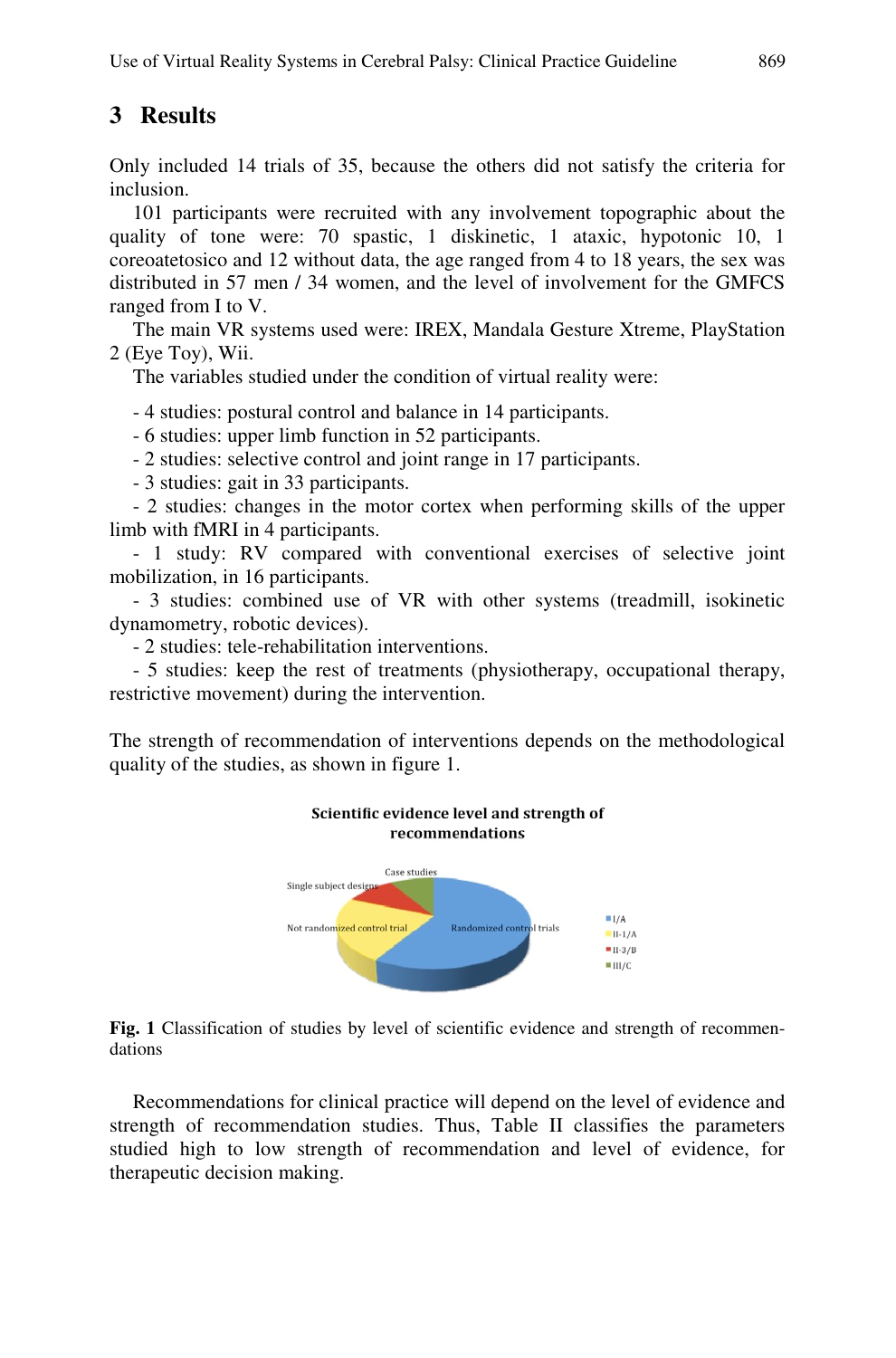We obtained significant improvements in outcome measures that assess postural control, balance and different aspects of gait. In addition, there were positive changes in upper limb function and the selective control joints.

#### **Table 2** Main Results

| <b>SCIENTIFIC EVIDENCE LEVEL I AND STRENGTH OF RECOMENDATION A</b>    |                                                                                                           |  |  |  |  |  |
|-----------------------------------------------------------------------|-----------------------------------------------------------------------------------------------------------|--|--|--|--|--|
| Positive results, not statistically significant.                      | Postural control in sitting.                                                                              |  |  |  |  |  |
|                                                                       | Upper limb function.                                                                                      |  |  |  |  |  |
| <b>SCIENTIFIC EVIDENCE LEVEL II-1 AND STRENGTH OF RECOMENDATION A</b> |                                                                                                           |  |  |  |  |  |
| Statistically significant results.                                    | > Active range of motion, p<0.03.                                                                         |  |  |  |  |  |
|                                                                       | > Time maintaining proper posture (task-oriented<br>activity).                                            |  |  |  |  |  |
| <b>SCIENTIFIC EVIDENCE LEVEL II-3 AND STRENGTH OF RECOMENDATION B</b> |                                                                                                           |  |  |  |  |  |
| Positive results, not statistically significant.                      | Active participation of the upper limb in functional<br>activities, coordination and quality of movement. |  |  |  |  |  |
|                                                                       | 1 minute gait test.                                                                                       |  |  |  |  |  |
| Statistically significant results.                                    | < time taken for the upper limb movement and ><br>path length, p=0.028 y p=0.003 respectively.            |  |  |  |  |  |
|                                                                       | Postural control and balance, p<0.001.                                                                    |  |  |  |  |  |
|                                                                       | > gait speed and stride length, p=0.02.                                                                   |  |  |  |  |  |
|                                                                       | Improve GMFCS dimension E, p=0.05.                                                                        |  |  |  |  |  |
|                                                                       | > motor performance, p=0.039.                                                                             |  |  |  |  |  |
|                                                                       | Resistance to the march, 6 minutes gait test.                                                             |  |  |  |  |  |
|                                                                       | Refinement of coordination, timing and speed<br>balance skills (Community Balance and Mobility<br>Scale). |  |  |  |  |  |
| <b>SCIENTIFIC EVIDENCE LEVEL III AND STRENGTH OF RECOMENDATION C</b>  |                                                                                                           |  |  |  |  |  |
| Statistically significant results.                                    | > use and quality of upper limb movement.                                                                 |  |  |  |  |  |
|                                                                       | $>$ sensorimotor cortex activation, $p<0.001$ .                                                           |  |  |  |  |  |
|                                                                       | Improved balance, down 60% rolling.                                                                       |  |  |  |  |  |
|                                                                       | selective<br><i>(isocinetic)</i><br>movement<br>speed<br>$\mathbf{r}$<br>dynamometry), p<0.05.            |  |  |  |  |  |
|                                                                       | More coordinated response and powerful muscle<br>(EMG area).                                              |  |  |  |  |  |
|                                                                       |                                                                                                           |  |  |  |  |  |

# **4 Discussion**

The scarcity of RCTs did not justify conducting a systematic review. All tests comply with the intent to treat analysis. VR systems are immersive and haptic employees, thus providing a large amount of sensory feedback and realism of the experience. There are only reports of desertion in tele-rehabilitation interventions. Numerous theories are based on Self-Efficacy and Motor Learning to justify apliacación of VR, and significant results in terms of motivation, self, pleasure and socialization of the participants, allowing them access to experiences that would otherwise be restricted for them by their accessibility or danger. There is little post-intervention assessments, making it difficult to talk about generalized learning. The RV is superior to other interventions in that it always points to a task, and therefore participants persist in the same to complete it.